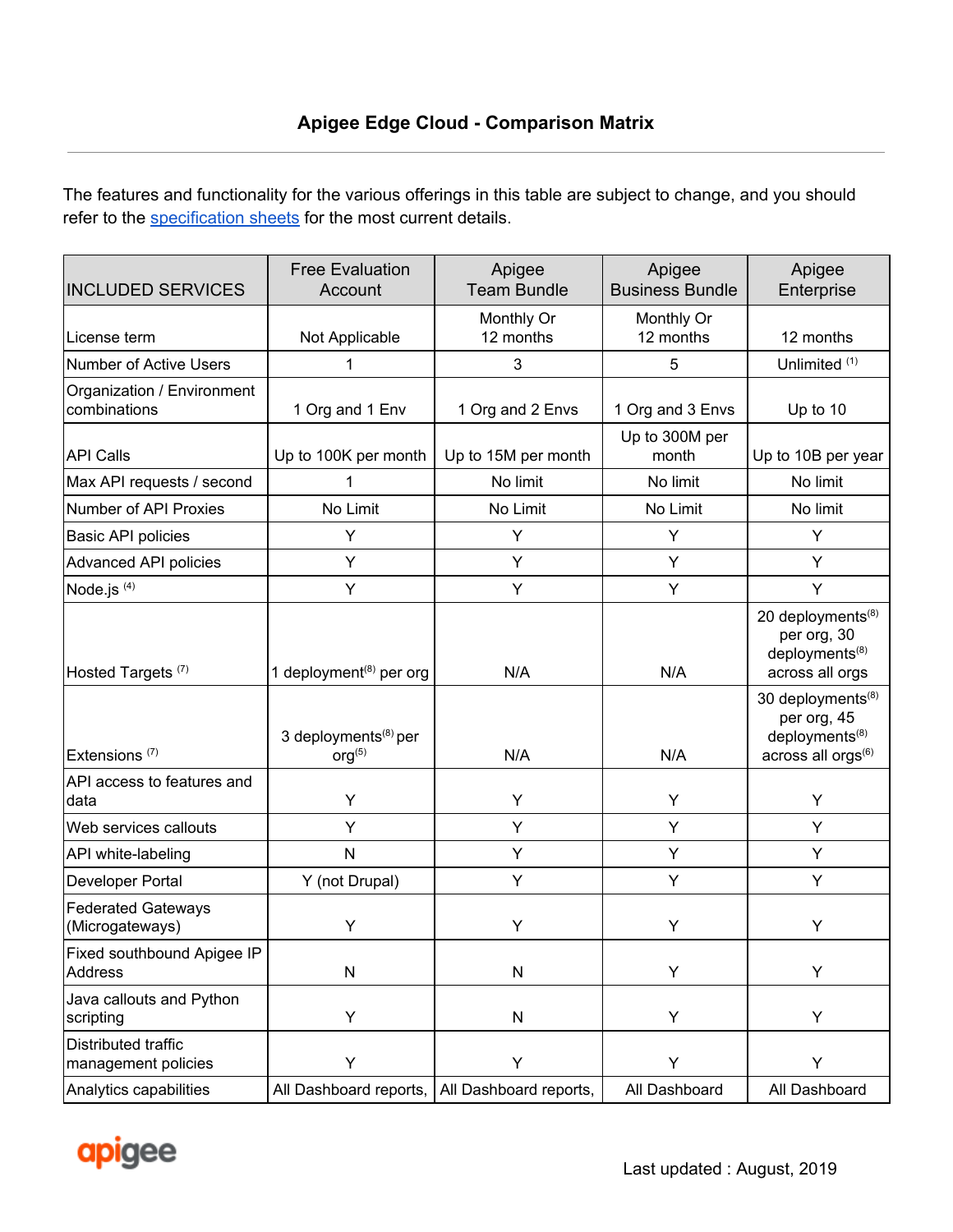|                                                       | Custom reports                       | Custom reports, Offline<br>queries                    | reports, Custom<br>reports, Offline<br>queries                                      | reports, Custom<br>reports, Offline<br>queries                                         |
|-------------------------------------------------------|--------------------------------------|-------------------------------------------------------|-------------------------------------------------------------------------------------|----------------------------------------------------------------------------------------|
| Analytics data retention                              | Up to 30 days                        | Up to 60 days                                         | Up to 90 days                                                                       | Up to 12 months                                                                        |
| <b>Analytics Concurrent</b><br>Queries                | Up to $3$                            | Up to $3$                                             | Up to 5                                                                             | Up to 10                                                                               |
| <b>Runtime Data Capabilities</b>                      | Application Keys,<br>Key-Value Store | Application Keys,<br>Key-Value Store                  | Application Keys,<br>Key-Value Store                                                | Application Keys,<br>Key-Value Store,<br><b>Distributed Cache</b>                      |
| <b>Runtime Data Retention</b>                         | Up to 100 MB                         | Up to 1 GB                                            | Up to 10 GB                                                                         | Up to 100 GB                                                                           |
| <b>Distributed Network</b><br>(multi-region presence) | N                                    | N                                                     | N                                                                                   | Add-on                                                                                 |
| Monetization engine                                   | N                                    | N                                                     | N                                                                                   | Add-on                                                                                 |
| PCI/HIPAA Compliance                                  | N                                    | N                                                     | Add-on                                                                              | Add-on                                                                                 |
| <b>Advanced Security (Bot</b><br>Detection)           | N                                    | N                                                     | ${\sf N}$                                                                           | Add-on                                                                                 |
| <b>Runtime Availability SLA</b>                       | N/A                                  | 99.5%                                                 | 99.9%                                                                               | 99.9% (2)                                                                              |
| Message Processor<br>Deployment                       | Google Cloud only                    | Google Cloud only                                     | Google Cloud only                                                                   | <b>Contact Sales</b>                                                                   |
| <b>Support Entitlement</b>                            | <b>Community Support</b><br>only     | Developer Support                                     | <b>Starter Support</b>                                                              | Starter / Basic /<br>Enterprise /<br><b>Mission Critical</b>                           |
| Initial Response Goal                                 | N/A                                  | <b>P1: N/A</b><br>$P2: < 48$ hours<br>$P3 < 72$ hours | P1: 6 hours<br>$P2:$ < 12 hours<br>$P3 < 48$ hours                                  | $P1:$ < 15 mins<br>$P2: < 8$ hours<br>$P3 < 24$ hours                                  |
| <b>Resolution Goal</b>                                | N/A                                  | N/A                                                   | $P1: \le 24$ hours<br>$P2: \le 5$<br>business days<br>$P3: \le 10$<br>business days | $P1: \le 1$ hour<br>$P2: \le 3$<br>business days<br>$P3: \le 10$<br>business days      |
| <b>Support Interaction</b>                            | Community                            | Community,<br><b>Support Portal</b>                   | Community,<br><b>Support Portal</b>                                                 | Community,<br>Support Portal,<br>LiveChat,<br>Phone Support,<br><b>Case Escalation</b> |

(1) Subject to number of licensed users

<sup>(2)</sup> Upgradable to 99.99% with purchase of additional options

(3) [Limits](https://docs.apigee.com/api-platform/reference/limits) apply

<sup>(4)</sup> Traditional [Node.js](https://docs.apigee.com/api-platform/nodejs/overview-nodejs-apigee-edge) feature is [deprecated](https://docs.apigee.com/release/deprecated-features#deprecations), consider using the new [hosted](https://docs.apigee.com/api-platform/hosted-targets/hosted-targets-overview) target feature instead.

(5) Extensions - Evaluation accounts:

● Per organization: 2 GCP (Google Cloud Platform) extensions, 1 non-GCP extension